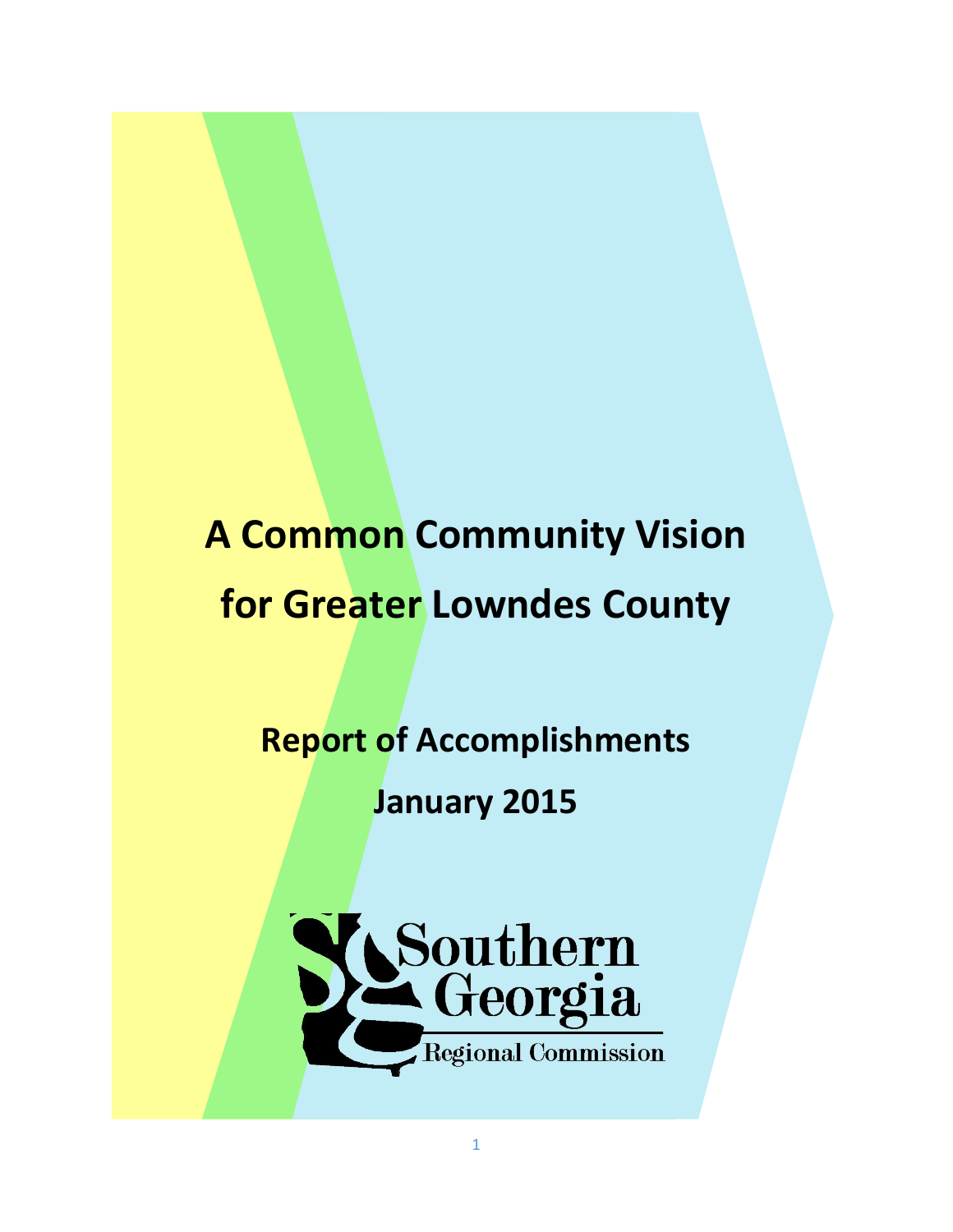# **A Common Community Vision for Greater Lowndes County**

Prepared by the Southern Georgia Regional Commission, the designated Metropolitan Planning Organization for the Valdosta Urbanized Area.

> January 2014 Annual Report of Accomplishments: January 2015



www.sgrc.us/transportation

*The contents in this publication reflect the views of the author(s), who is (are) responsible for the facts and accuracy of the data presented herein. The opinions, findings, and conclusions in this publication are those of the author(s) and do not necessarily reflect those of the Department of Transportation, State of Georgia, the Federal Highway Administration, or the Federal Transit Administration. This publication does not constitute a standard, specification or regulation.* 

*This document is prepared in cooperation with the Georgia Department of Transportation, the Federal Highway Administration and Federal Transit Administration.*

*VLMPO fully complies with Title VI of the Civil Rights Act of 1964 and related statutes and regulations in all programs and activities. VLMPO's website (www.sgrc.us/transportation) may be translated into multiple languages. Publications and other public documents can be made available in alternative languages or formats, if requested.*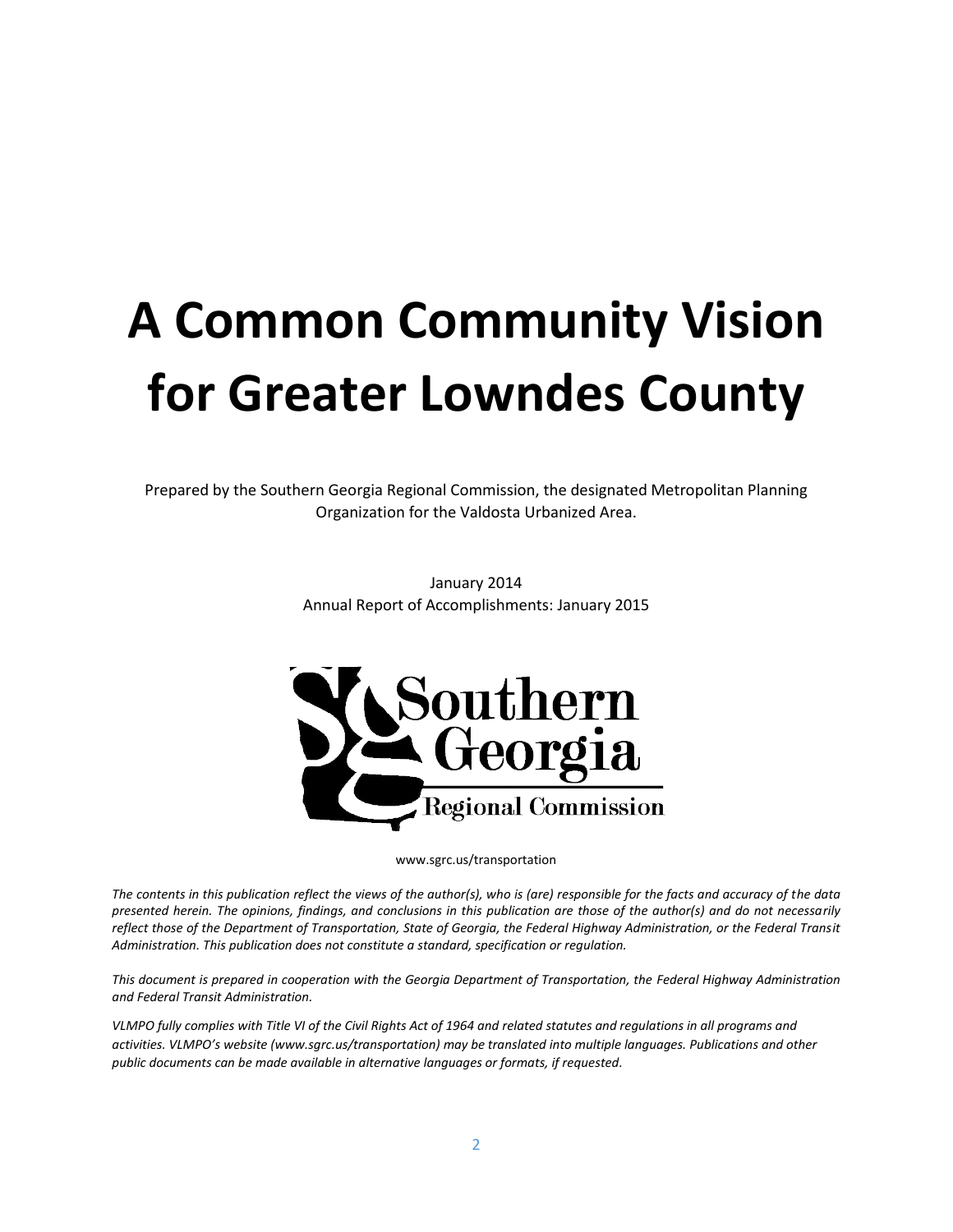#### Background and Introduction

The Valdosta-Lowndes Metropolitan Planning Organization is a federally designated regional transportation planning agency responsible for ensuring that existing and future expenditures for transportation projects and programs be based on a continuing, cooperative and comprehensive (3-C) planning process. Valdosta-Lowndes Metropolitan Planning Organization (MPO) is a transportation policy-making body made up of representatives from the local governments and transportation agencies with authority and responsibility in the metropolitan planning area.

One of the primary responsibilities of an MPO is to develop, and periodically update, a long-range transportation plan for the metropolitan area covering a planning horizon of at least twenty years that fosters (1) mobility and access for people and goods, (2) efficient system performance and preservation, and (3) good quality of life. The Valdosta-Lowndes MPO is required to update its current long range transportation plan (LRTP) by September 2015. The initial phases of this update process began in early 2013 with this Common Community Vision.

Prior to the initiation of the update process, it came to the attention of MPO staff that several other community-wide planning efforts would be underway during the same time period (2013 – 2016). These efforts included the update of the Greater Lowndes County Comprehensive Plan and the City of Valdosta Housing Plan update among others. In addition, there are over 20 strategic and comprehensive plans guiding the growth and development of local governments, organizations and agencies. While these local plans cover vastly different subject material, there is a great deal of overlap in the goals, objectives and policies contained in the plans. However, no coordination or consistency has been put into the different plans, even though there are common themes and categories within them all.

Consequently, all 20 plus plans which govern the growth and development of our communities, health organizations, schools, universities, economic development agencies and many other institutions do not follow any common vision or goals. Therefore, staff and local officials felt that part of the update of the LRTP should include the review of local plans, and the development of a common vision which could be utilized to unite all local planning efforts. This common vision became known as the Greater Lowndes County Common Community Vision, and involved a thorough and comprehensive review, analysis and public outreach effort to ensure a current, comprehensive and coordinated vision and set of goals for the community were developed.

By establishing a single set of goals that all local organizations may incorporate into their plans would provide a unified vision to the community. As a result, all those organizations are brought into a common approach to local growth and development. Moving forward under these goals, all organizations work together toward the improvement of the community. These common goals would also fulfill the requirements of the Georgia Department of Community Affairs (DCA) Rules for Comprehensive Planning and the eight Emphasis Areas required for local Long Range Transportation Plans by the Federal Highway Administration (FHWA)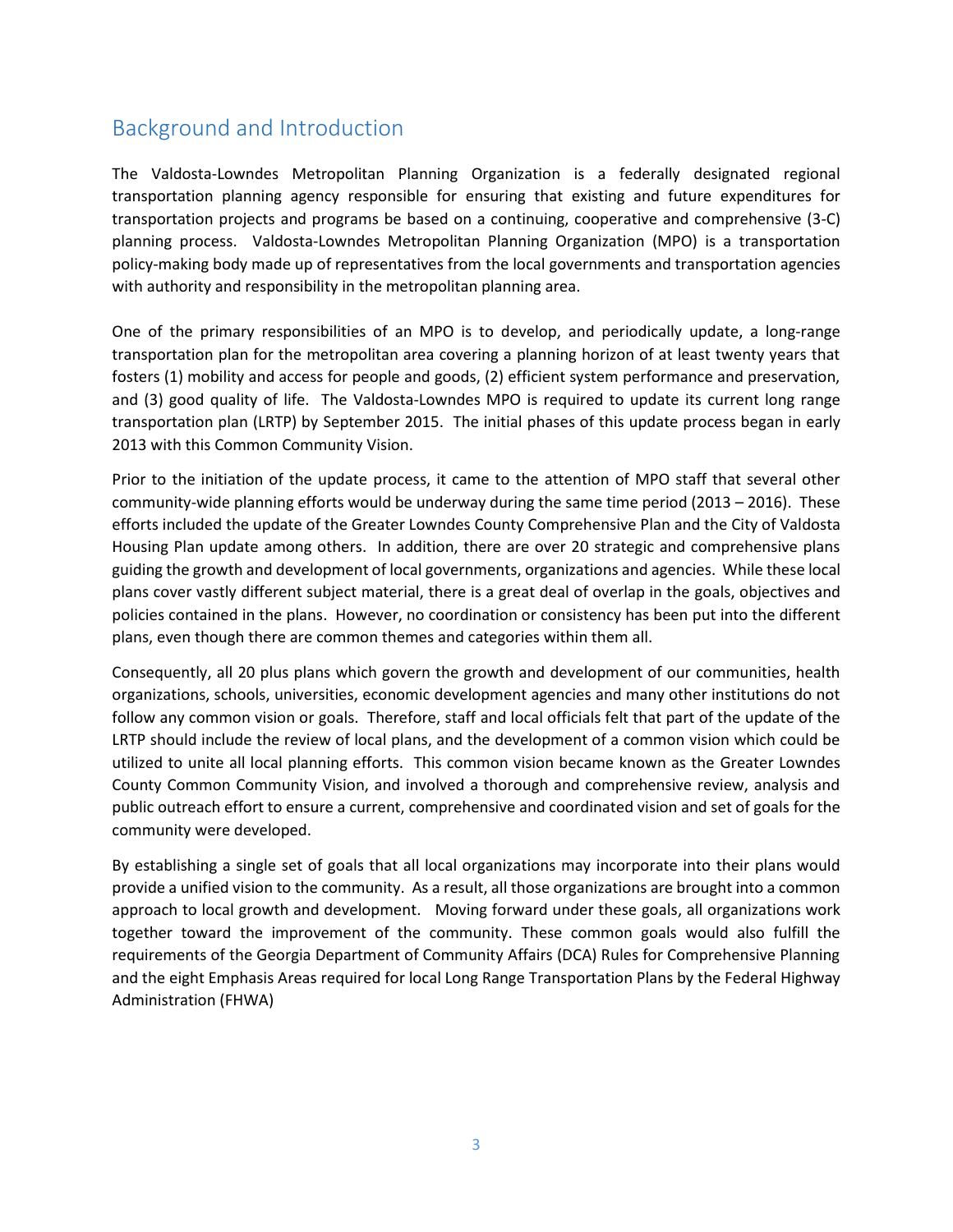#### Common Community Vision

### A resilient community where partnerships and coordination promote regional success in economic development, education, infrastructure, and a high quality of life.

The purpose of a Common Community Vision is for the local governments and agencies to implement their own mission as it relates to the vision and aspirational goals identified here. Knowing that each organization has a different mission, it will be up to all to work collaboratively to reach the goals the community sets for itself. For instance, the Valdosta-Lowndes MPO is a transportation planning organization that can have little impact on housing policy or cultural resources. However, transportation can greatly influence economic development, land use and safety. Ultimately, it will be the responsibility of community and organization leaders to take their part of the Common Community Vision and implement it.

It is recommended that each local government and other local organizations review this Common Community Vision and their own plans and policies to determine how they can best work to achieve this Vision. The review should result in the organization selecting which goals it can have an impact on, and can cooperatively implement throughout the community. Local organizations and governments are encouraged to modify and change these goals as needed to better fit the mission of the agency and to implement positive changes in the community.

The Valdosta-Lowndes MPO, as a regional decision-making body that provides a forum for regional discussion of various topics, encourages the use of this Common Community Vision as a guiding document for local organizations to strive for and to achieve.

#### Annual Report of Accomplishments

This document is a one-year report of accomplishments towards achieving the Common Community Vision. Various efforts already underway in the community that are working to meet our goals and Vision are highlighted here. News reports are used to document these efforts and can be retrieved by the reader via hyperlinks. Over the past year the VLMPO has used social media to highlight other efforts as they happen with the #ccvinaction hashtags on Twitter and Facebook, so be sure to follow along in 2015.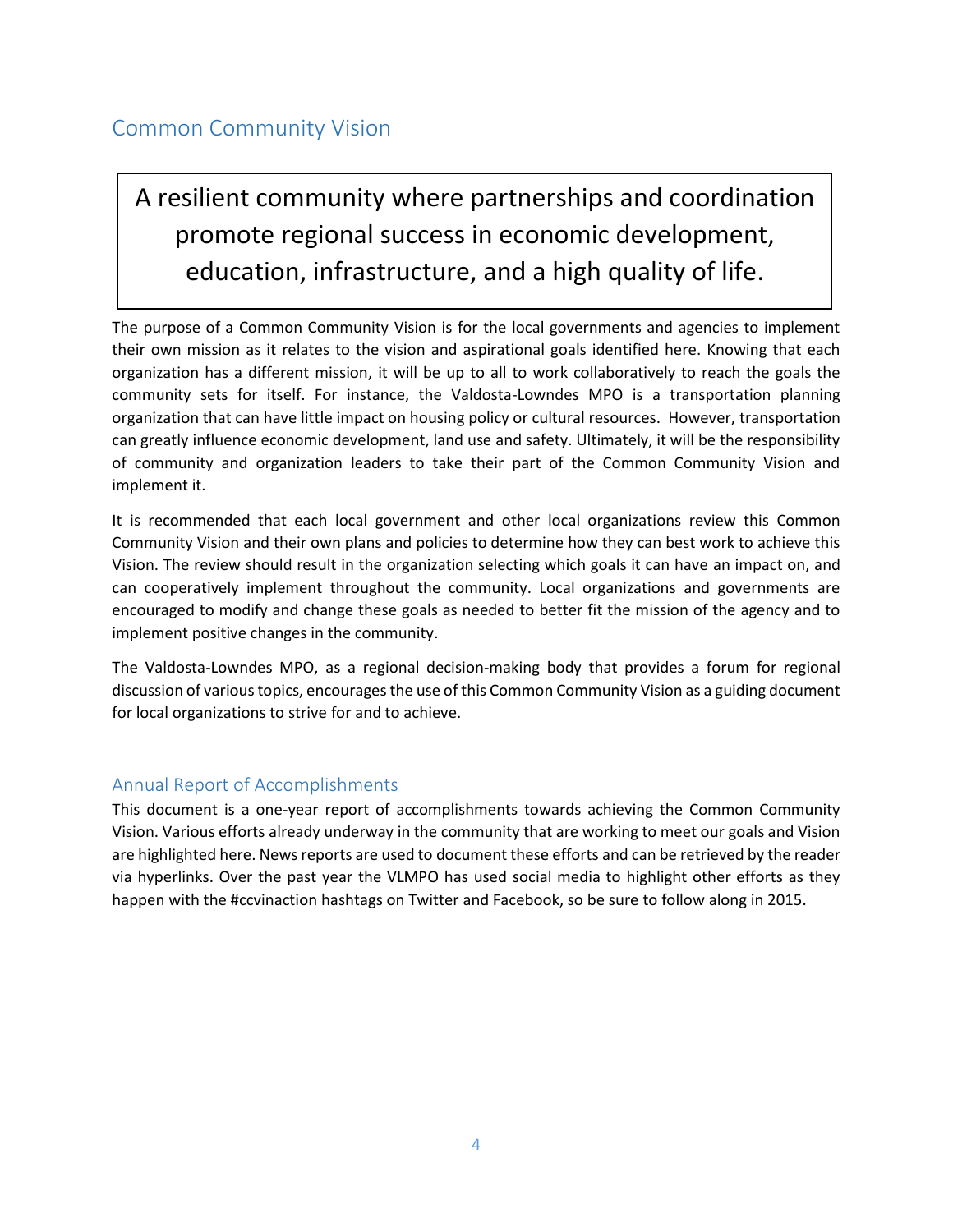- *1. Promote and support our vital regional economic engines in collaboration with public and private sector partners.*
	- This past year the Valdosta Daily Times, in partnership with the Valdosta-Lowndes Development Authority, has highlighted several local businesses, promoting and supporting our regional economic engines and the products they make in our community.
		- [Chemical Research Technology](http://www.valdostadailytimes.com/news/business/made-in-valdosta-chemical-research-technology/article_43a78c02-7779-11e4-a986-130cd65e6e05.html)
		- [Alpha Pro Tech](http://www.valdostadailytimes.com/news/business/made-in-valdosta-alpha-pro-tech/article_75167b18-5bea-11e4-8be2-074d8bbf5193.html)
- *2. Provide coordinated, affordable and accessible workforce training opportunities for all that are interested in furthering their technical career skills through public and private resources and partnerships that provides for a 21st Century workforce.*
	- The community has embraced workforce training opportunities for high school students. One example of this effort is the Great Promise Partnership:
		- [Great Promise Partnership](•%09%20http:/www.valdostadailytimes.com/news/local_news/great-promise-partnership-ready-for-business/article_2ba15dfa-5f22-11e4-b283-337057672e8f.html)
	- Wiregrass Georgia Technical College has led the effort in the region to educate non-traditional students (adults, military, etc.) in high-skilled, high-wage jobs. This year they were recognized for their success in the areas of Adult Education and being a Military Friendly School:
		- [Adult Education at Wiregrass Georgia Technical College](•%09http:/www.wiregrass.edu/news/2014/adult_ed_receives_award.php)
		- [Wiregrass Georgia Technical College Named a Military Friendly School](•%09http:/www.wiregrass.edu/news/2014/wiregrass_awarded_military_friendly_distinction.php)
- *3. Develop basic transportation and utility infrastructure (roads, public transit, water, sanitary and storm sewers, power, telecommunications, etc.) that promotes economic development and private sector investment.* 
	- Both the City of Valdosta and Lowndes County have made great efforts this year to maintain and upgrade basic utility infrastructure and roadways
		- [City of Valdosta Force Main Project](http://www.valdostadailytimes.com/news/local_news/city-breaks-ground-on-force-main-project/article_0fdac3a2-b8b8-5128-b916-74770c17f962.html)
		- [Lowndes County Force Main Project](http://www.valdostadailytimes.com/news/county-commission-awards-force-main-bid/article_5e7e0d16-d6a5-5e0c-a199-66a894e3b638.html)
		- [Lowndes County Local Roads](http://www.valdostadailytimes.com/commission-votes-to-overhaul-local-roads/article_722598da-ab2a-5a4f-848b-f82081132033.html)
- *4. Support communitywide partnerships that encourage entrepreneurship and small business development for positive economic growth and self-sufficiency.*
	- Local community organizations offer many resources for small businesses and entrepreneurs. Some examples include the SEEDS Resource Center, the SGRC Small Business Loan Program, the VSU Small Business Development Center, the Valdosta-Lowndes County Chamber Small Business Competition, and the Valdosta Small and Emerging Business program.
		- [Valdosta Small Business Resource Fair](http://www.valdostadailytimes.com/news/city-of-valdosta-hosts-small-business-resource-fair-aug/article_7d82427d-419f-52cc-b22e-04c7ab6b80a7.html)
- *5. Maintain a fully funded and coordinated regional economic development strategy that promotes public/private partnerships and readiness for globally competitive high-wage, high-skill jobs.*
	- The Valdosta Lowndes Development Authority has taken the lead in marketing the Valdosta and Lowndes County community to developers and investors. This past year they hosted a workshop for local elected officials and economic development leaders about how our community stacks up for businesses:
		- [Valdosta Regional Analyzed by Site Selectors](http://www.valdostadailytimes.com/news/local_news/site-selection-identifies-advantages-challenges-for-valdosta-business/article_859ddea2-28e8-11e4-b047-0019bb2963f4.html)
- *6. Develop and support appropriate education programs in local schools that ensure students are ready for further education either at a university, technical college or on-the-job training which meet the needs of local employers in a 21st Century workforce.*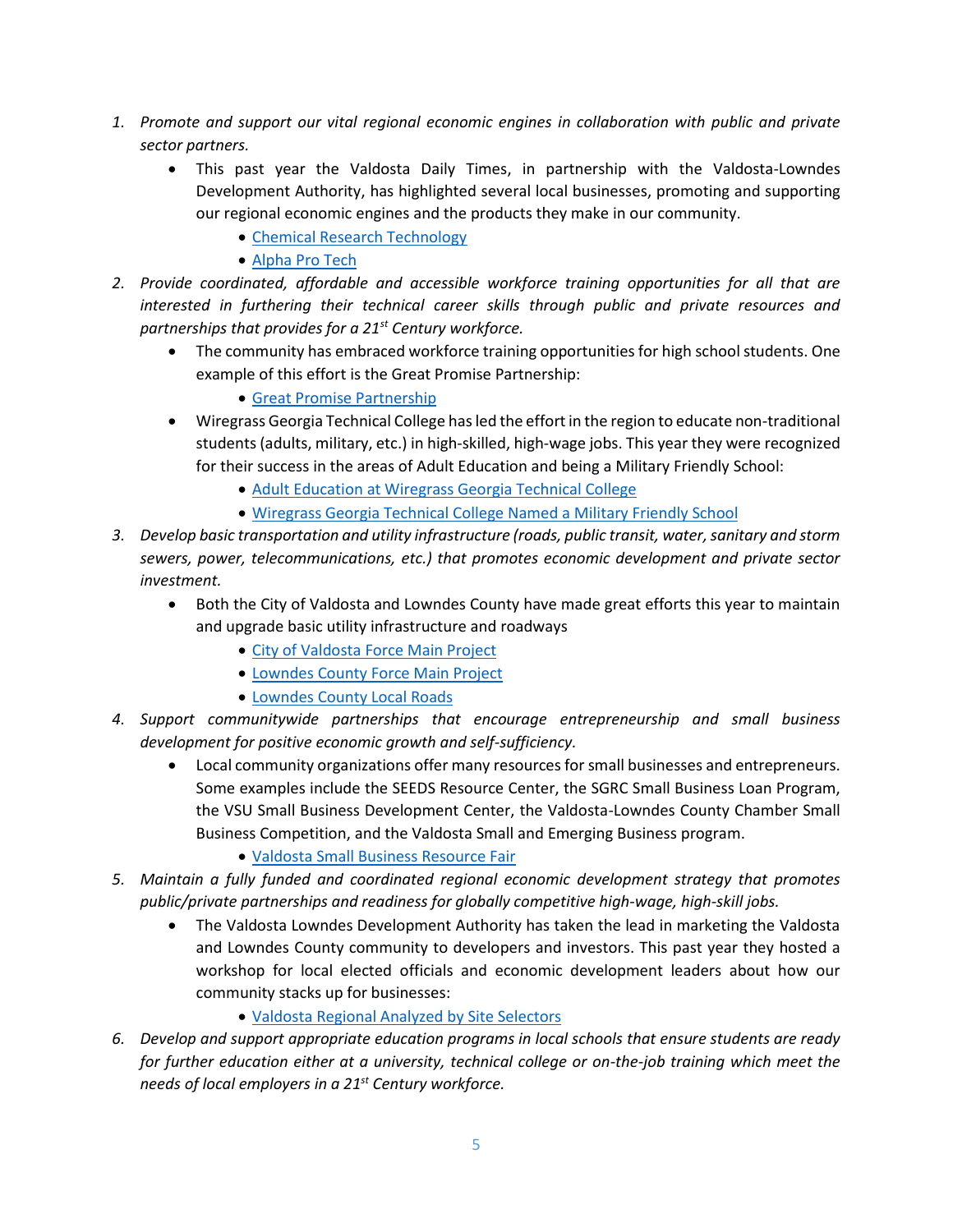- The two local public school systems are always working hard to educate the future workforce and leaders in our community. Below are just a few of the times over the past year where the school systems have worked to prepare a 21<sup>st</sup> Century workforce.
	- Lowndes County Schools [Funded for Bright Ideas](http://www.lowndes.k12.ga.us/District/News/32863-Bright-Ideas-Funded-for-Four-LCS-Teacher.html)
	- Valdosta City Schools [Seeks Construction Manager for new High School](http://www.gocats.org/content.asp?pid=86&id=3437)
	- [Lowndes STEM Students Compete at State](http://www.valdostadailytimes.com/news/education/lowndes-stem-students-represent-state/article_d8e18634-228c-11e4-8140-001a4bcf887a.html)
	- [Dual Enrollment Programs at Wiregrass](•%09http:/www.valdostadailytimes.com/news/year-old-graduates-with-two-associates-degrees/article_38e11876-26e6-11e4-93bf-001a4bcf887a.html)
	- [Valdosta Early College Academy Share Dual Enrollment at VSU](•%09http:/www.valdostadailytimes.com/news/local_news/new-veca-students-join-vsu-dual-enrollment/article_eae32768-993c-56de-99d8-ed3a767d4f24.html)
- *7. Promote healthy eating and active lifestyles throughout the community.*
	- Healthy lifestyles are more than just a buzz word to many in our community. They are trying to live healthy, active lifestyles that reduce health costs and promote local economies.
		- [Local Businesses Promote Healthy Eating](http://www.valdostadailytimes.com/news/business/healthy-choices/article_a913d48d-34b8-5b74-bc60-3953fca57080.html)
		- [Georgia Grown Trail 37](http://www.valdostadailytimes.com/opinion/how-does-georgia-grow/article_80da5824-4376-5809-a3b5-cb35eae2e61f.html)
		- [Gordon Street Sidewalks](http://www.valdostadailytimes.com/news/local_news/gordon-street-getting-new-sidewalk/article_ac358282-3eea-11e4-a29d-7b970c1b216c.html)
- *8. Continue to provide high-quality, locally-based, low-cost healthcare to a growing regional population in Southern Georgia.*
	- South Georgia Medical Center is the regional leader in delivering high-quality, affordable healthcare and has received several recognitions to this effect.
		- **[SGMC Places on Quality Honor Roll](https://www.sgmc.org/Articles/sgmc_places_on_quality_honor_roll.aspx)**
- *9. Develop coordinated, highly-trained, emergency and disaster response teams to plan for and respond to emergencies, in order to make our community more resilient to the impacts of disaster.*
	- Local emergency responders have continued to participate in extensive training to be sure to be ready to save lives and property when emergencies or disasters strike.
		- [Officer Training and Supplies](•%09http:/www.valdostadailytimes.com/news/local_news/military-surplus-used-for-training/article_0d7f649c-695a-11e4-83b5-8f7ae21c9679.html)
		- [Faster Response Times](http://www.valdostadailytimes.com/news/local_news/new-system-helps-police-officers-respond-faster/article_e2697357-54bd-5175-be53-45a462d40ae8.html) for Police
- *10. Implement land use and development management techniques that promote conservation of natural resources and mitigate impacts to wet-land areas, while providing incentives to mitigate the impacts from existing development on conservation and wet-land areas.*
	- Valdosta and Lowndes County are not unfamiliar with flooding risks and are actively seeking solutions to mitigate impacts of flooding and promote land conservation and wet-land preservation.
		- [Valdosta and Lowndes County Flooding Response](http://www.valdostadailytimes.com/news/local_news/road-re-opens-following-flooding/article_6d545d61-19c0-5a50-9f8c-74863e106e81.html)
- *11. Provide housing throughout the community that is safe, affordable and accessible to all income levels.*
	- Valdosta is a leader in the state of Georgia in promoting community development and affordable housing.
		- [Affordable Housing in Valdosta](http://www.valdostadailytimes.com/news/local_news/city-hosts-georgia-institute-of-community-housing-retreat/article_d7d55324-4537-11e4-9601-83acfb6c7fac.html)
- *12. Develop regional leadership in local government that promotes transparency, citizen engagement, and coordinated delivery of government services.*
	- The Valdosta Daily Times and local governments have recently discussed more transparency in local government. Lowndes County and Valdosta have also recently turned to social media to further spread news about the community.
		- [Local Government Transparency Symposium](•%09http:/www.valdostadailytimes.com/news/local_news/local-officials-show-concern-for-government-transparency/article_8a9e296a-729f-11e4-bef3-876c5ee702a0.html) Item 1
		- [Local Government Transparency Symposium Item 2](•%09http:/www.valdostadailytimes.com/news/local_news/lowndes-hosts-open-government-symposium/article_d9463ed8-729d-11e4-a462-6b49231e879a.html)